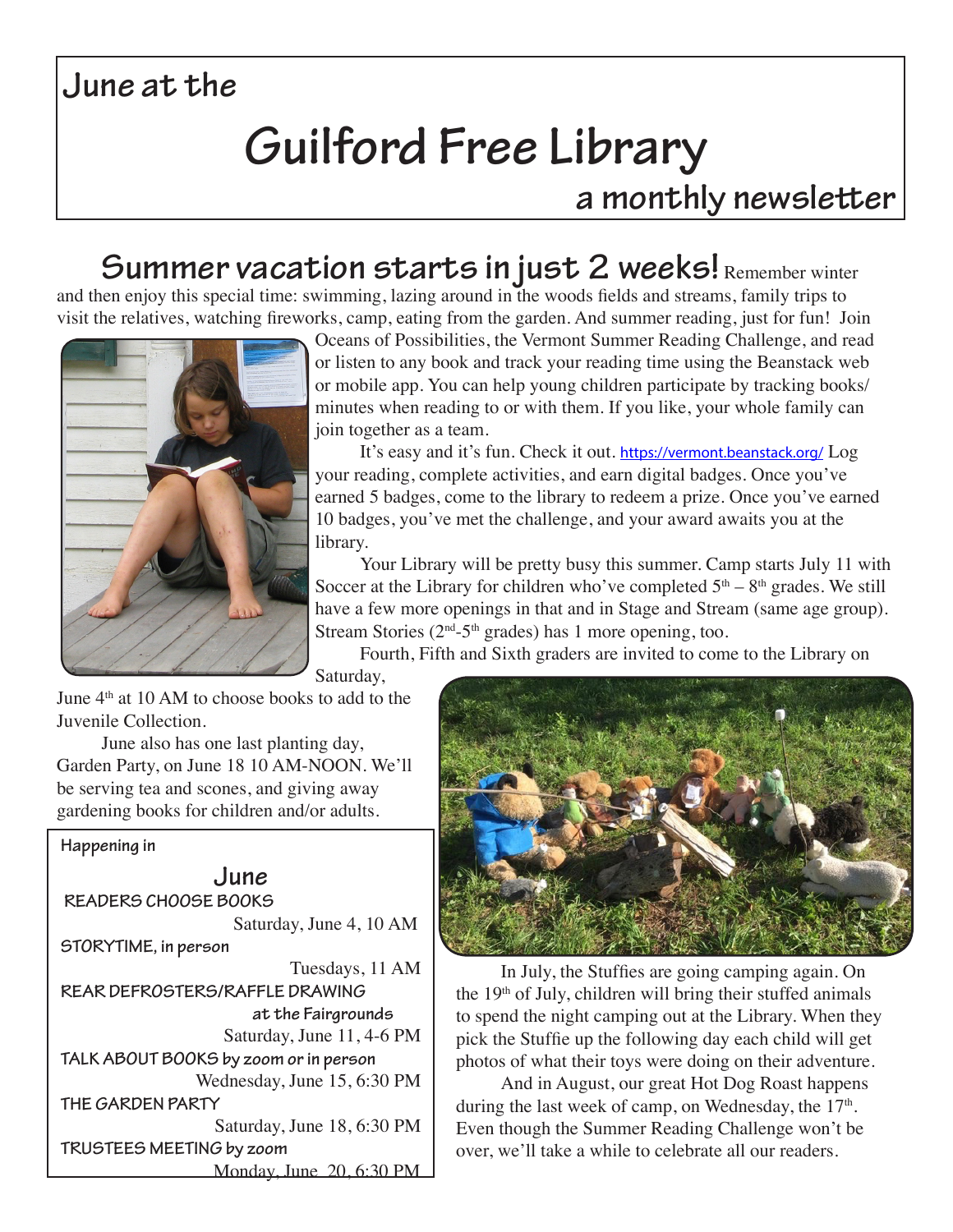### **Exciting Upgrade Coming to our Online Catalog**

Our Catamount Library Network is planning an upgrade. By the end of June, you will be enjoying a new look on your screen, simple to navigate, yet with lots of additional, helpful features. For starters, under the traditional search field, there are buttons for New Fiction and New Non-Fiction with subcategories for New Adult, New Kids and New Young Adult. Whether you have a specific title in mind or you are browsing for ideas, you will have extensive information at your fingertips – summaries, reviews, best seller lists, similar item suggestions, etc.

In your patron account, you can check your activity history, create lists, set preferences and much more. Best of all, this upgrade will be transparent to patrons. All of your existing information will remain the same, including your current login. Stay tuned!

This program is supported by the Institute of Museum and Library Services (a federal agency) through the Libraries Services and Technology Act administered by the Vermont Department of Libraries.



## **A Letter from Library Trustees Regarding the Reconsideration Vote**

...We are disappointed that the article was not approved by this revote and we are still very much determined and committed to find a way to achieve the goal of a larger library for our town.

The problem of insufficient space to properly meet the needs of the patrons of the Guilford Free Library still exists, including compliance with the Americans with Disabilities Act (ADA). This raises the very good question of how we will move forward. Indeed, "back to the drawing board" is our first step. We have heard the concerns expressed during the revote process and we will take them into account as we look for new creative ways to solve these pressing issues.

...We recognize that the recent revote about the proposed addition to the Library created difficult and contentious debate and disagreement in our town. We believe that we can work together and achieve the goal to bring more space to the current library building while also, hopefully, healing some of the discord.